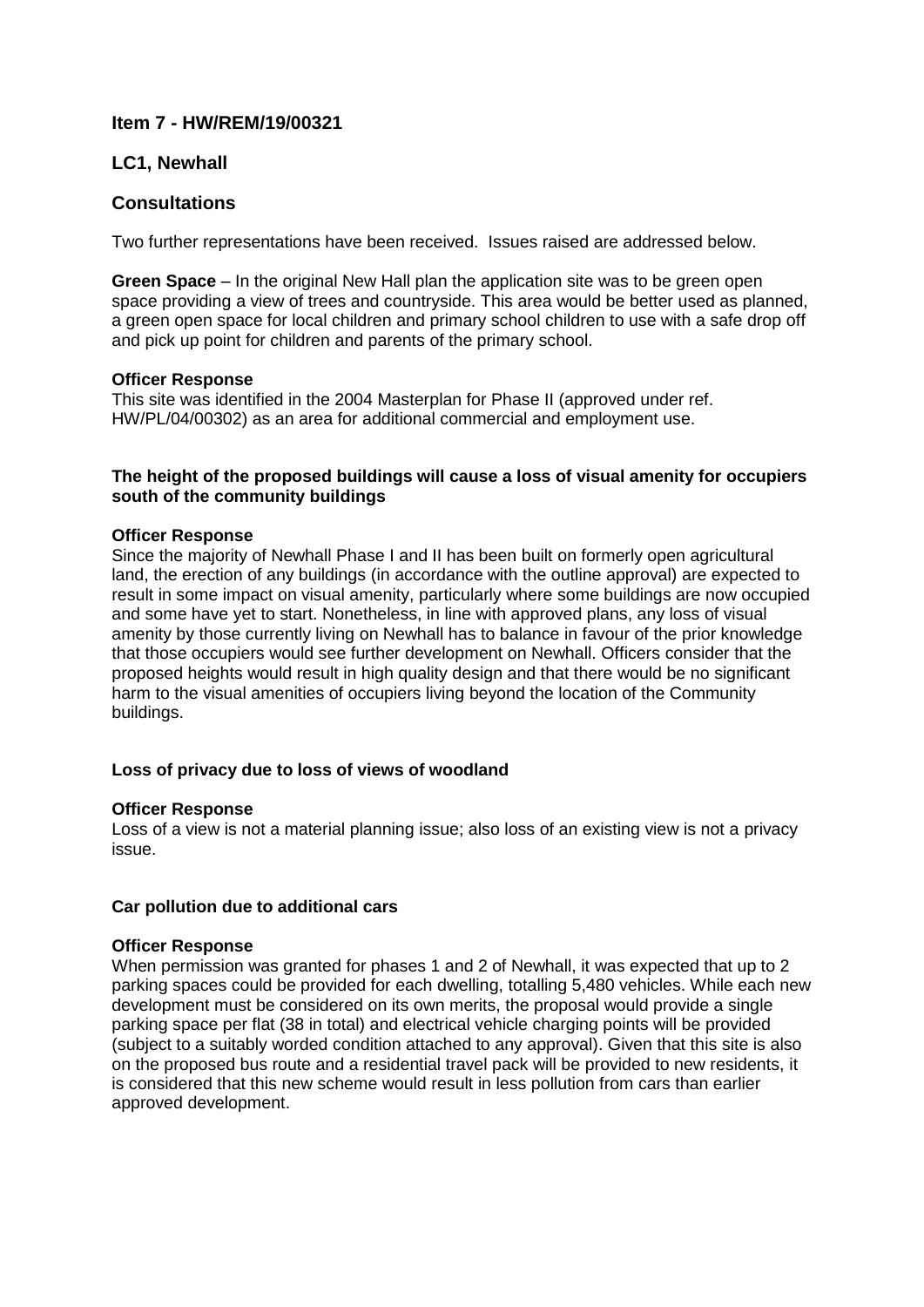## **Inadequate parking for occupiers and commercial premises**

### **Officer Response**

See above comment. The application site is located in the location on Newhall closest to services, includes service/shop uses on site and is on the (forthcoming) bus route. There are spaces on Forge Road outside the application site which are open for anyone to use such that it should not be necessary for occupiers of the 38 flats to use other people's private parking areas.

In addition, the applicants propose to increase the number of parking spaces adjacent to the community centre which are indicated to be available for school pick up/drop off.

## **Some of the nursery spaces are being removed for this development exacerbating the parking issue**

### **Officer Response**

There is a large car park directly adjacent to the Nursery for its use. Spaces along Forge Lane are not within the control of the Nursery and are generally available.

## **The Chase, High Chase and surrounding areas are already congested and there are many more houses being built at the top of High Chase who will be accessing The Chase. This is a highway safety issue along with a traffic generation problem.**

### **Officer Response**

It is recognised that in the short term while the full loop for the bus route has yet to be provided, such that there will be some congestion issues arising from the whole scheme not being complete. There are nonetheless three constructed vehicle accesses onto London Road and the bus route loop will join Bridge Street/The Chase/High Chase with Barnfield Way. The Highway Authority has not raised any highway safety concerns relating to the proposal. It is therefore not reasonable to stop further development within an approved development area from taking place which will result in short term/peak issues.

### **Noise of traffic with the type of roads in Newhall would also be an issue**

#### **Officer Response**

It was accepted that the two Newhall schemes could result in traffic noise associated with upto 5,480 private vehicles, buses and other servicing vehicles as well as noise associated with the provision of around 2,740 new households forming a new Urban Neighbourhood. It is not clear from the comment whether the noise associated with 38 new dwellings and a few commercial uses is considered to be so significant that it would be clearly audible such as to be a noise nuisance. A restrictive condition will limit hours of use of the commercial units and any deliveries to them.

### **Wear and tear on the roads**

#### **Officer Response**

Whilst wear and tear on roads is not a material consideration, the construction works will be the subject of a construction management plan that will ensure best practices are followed. Please see condition 15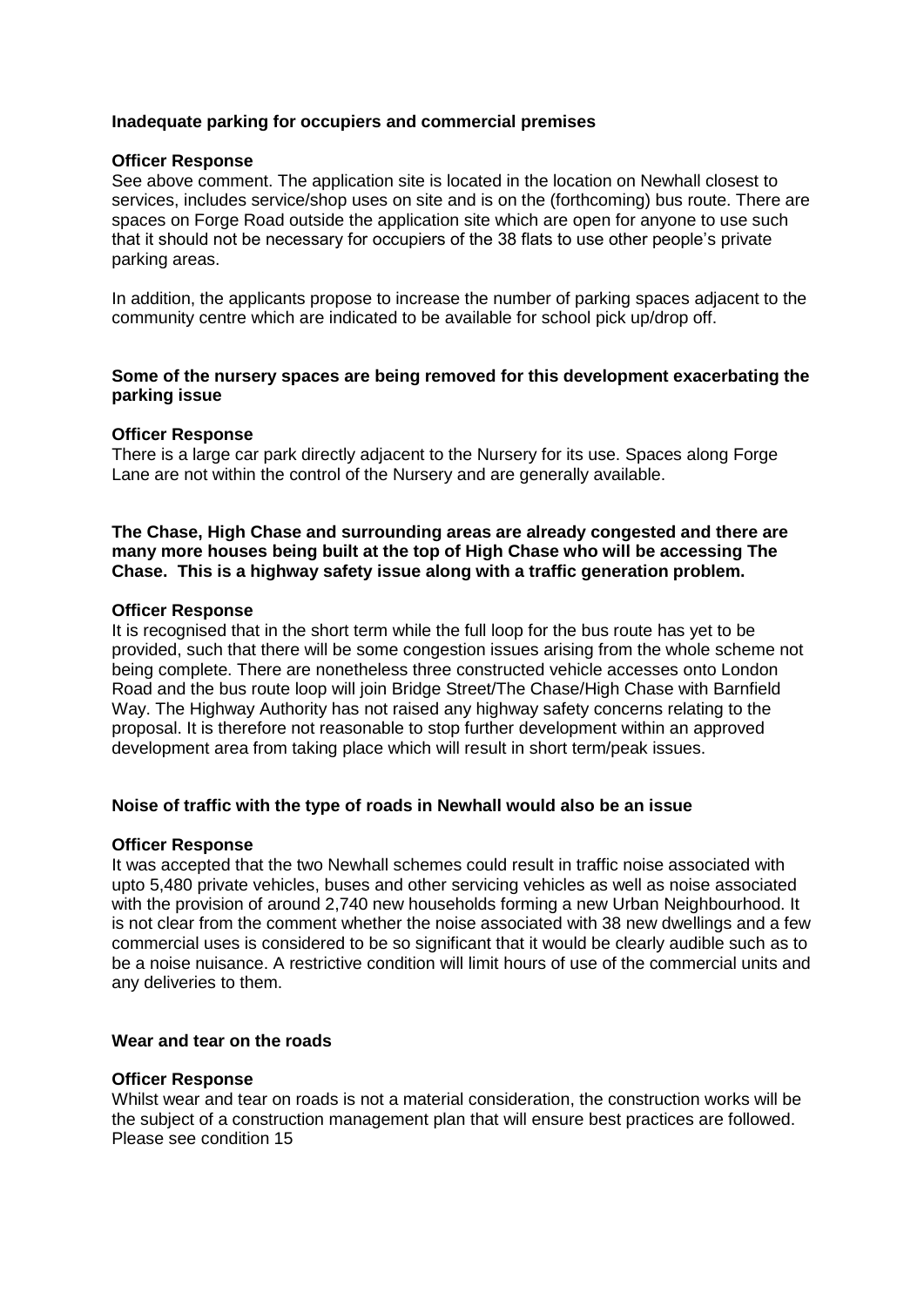# **There's a pothole on the speedbump on The Chase is a result of heavy traffic**

### **Officer Response**

The Chase is a distributor road and it is expected that it would have heavier traffic flows. Potholes should be reported to those maintaining the roads.

## **Commercial units uses and hours they will operate**

## **Officer Response**

The proposed uses are identified in the application and Committee Report. It is proposed that a planning condition will be attached to limit opening hours.

## **Another objection has been received as follows:**

**"**This design and number of units will be detrimental to the local area. The height of the flats and proximity and the outlook will create direct outlook onto the nursery playgrounds.

The design of the block is monstrous and would impact the street scene tremendously.

There is not enough design detail shown for the blocks in the application that I have seen.

In Newhall there is a lack of open space and this area would create a nice break in a heavily dense residential area. This will be decreasing the very little green areas there are in newhall and contributing to the density.

4.8.13 Opportunities to improve the wildlife and biodiversity value of open spaces should be maximised.- from Harlow local SPD. By turning this area into residential there is a reduction in local wildlife habitats.

'Small-scale residential infill development will be considered against the following criteria. The development should positively respond to the prevailing character of the area by being appropriately designed with regard to:

• Intensification: The development should not represent an overdevelopment of the plot. This includes not developing in the gardens of existing dwellings where the result would present an over- intensification of the plot. The distance between buildings, the prevalent building line and typical garden sizes will be taken into account in assessing this. The privacy, outlook and daylight and sunlight exposure of existing and proposed dwellings will also be considered.

• Scale: The new buildings should be of a similar scale, massing and height to surrounding buildings. The plot width should also be similar to the surrounding precedent.

• Design: The design of rooflines, projections, entrances and the building materials used should follow the prevailing character of the area, unless (i) exceptionally high quality design is proposed and (ii) the location of development is suited to an exceptional building.

• Front boundary: The front boundary treatment should be consistent with neighbouring properties (including where there are open fronts) and any landscaping and vegetation provided should be complementary.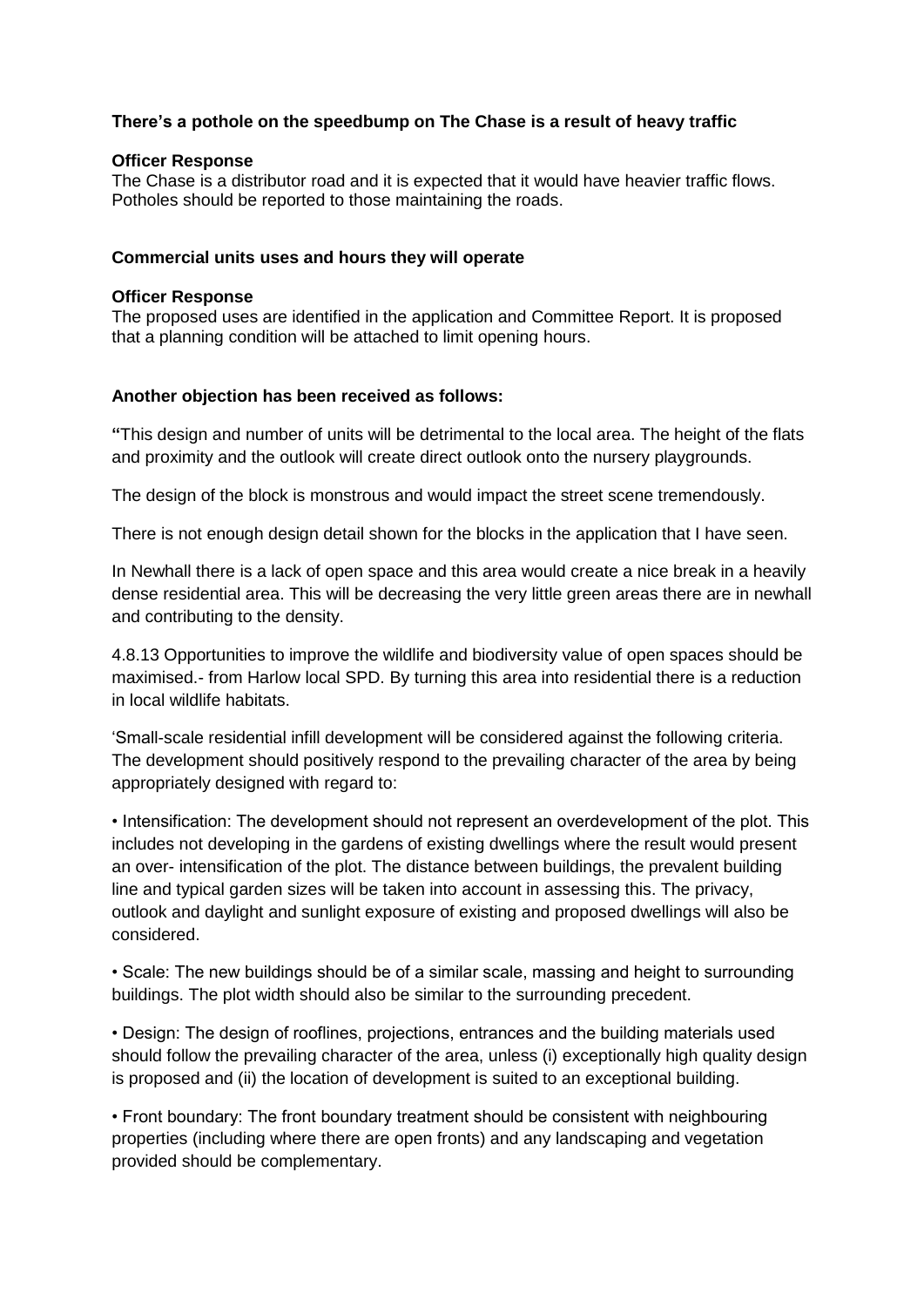• Access: There should be sufficient space for users (including those with mobility needs) to safely and conveniently access the new dwellings without adversely affecting neighbours.

• Parking: There should be sufficient car parking spaces provided for the proposed development, either on-street or on-plot, using the parking levels set out in the Adopted Vehicle Parking Standards

as required by Harlow Local Plan policy T9. Insufficient parking may be used as a reason for refusal if this Local Plan policy is not met. Refer to Principle DG32 on residential parking.'

Taken from the Harlow council design guide SPD. This design and proposal is not in line with any of the above which is outlined by the council.

Currently a children park sits between flats behind the new ground cafe which the access is with a small alley next to the cafe or going around the whole block. If this block was to be built this would create even more dense area.

It is also in direct sight line with the roundhouse listed building. Causing disruption to the views and local area surrounding it. The design has no relation to the listed building, the materials or the design is not sympathetic.

The increase in properties will also cause extreme traffic problems to an area which is already congested especially when school drops are happening. There is currently no spaces to park and alot of blindspots around the current site, parents are on the literally on road with their children entering cars as there is no pavement due to the site work."

**Officer response**: matters raised have been addressed in the Committee report and in responses above.

### **The applicants have raised some issues as follows:**

## **Viability Assessment**

### **The applicants have written to indicate the following:**

**"**I can confirm that Newhall Project would be prepared to agree to an early stage viability review based upon the inputs and allowances contained with the latest Stretton's Viability assessment (dated 19th November 2021), subject to the market, affordable and nonresidential revenues being updated based on evidence at the time, and subject to Stretton's' build costs being updated for indexation.

The construction costs would be based upon the Savile Brown Associates cost plan – as referenced within the Stretton's viability report dated 19th November 2021. It is proposed that the cost per square foot adopted by Strettons would be indexed based upon movement in the BCIS All-In Tender Price Index between the date of the cost plan and the date of the viability review.

As per the Stretton's assessment, the viability review would therefore not contain any express cost allowances for strategic infrastructure works.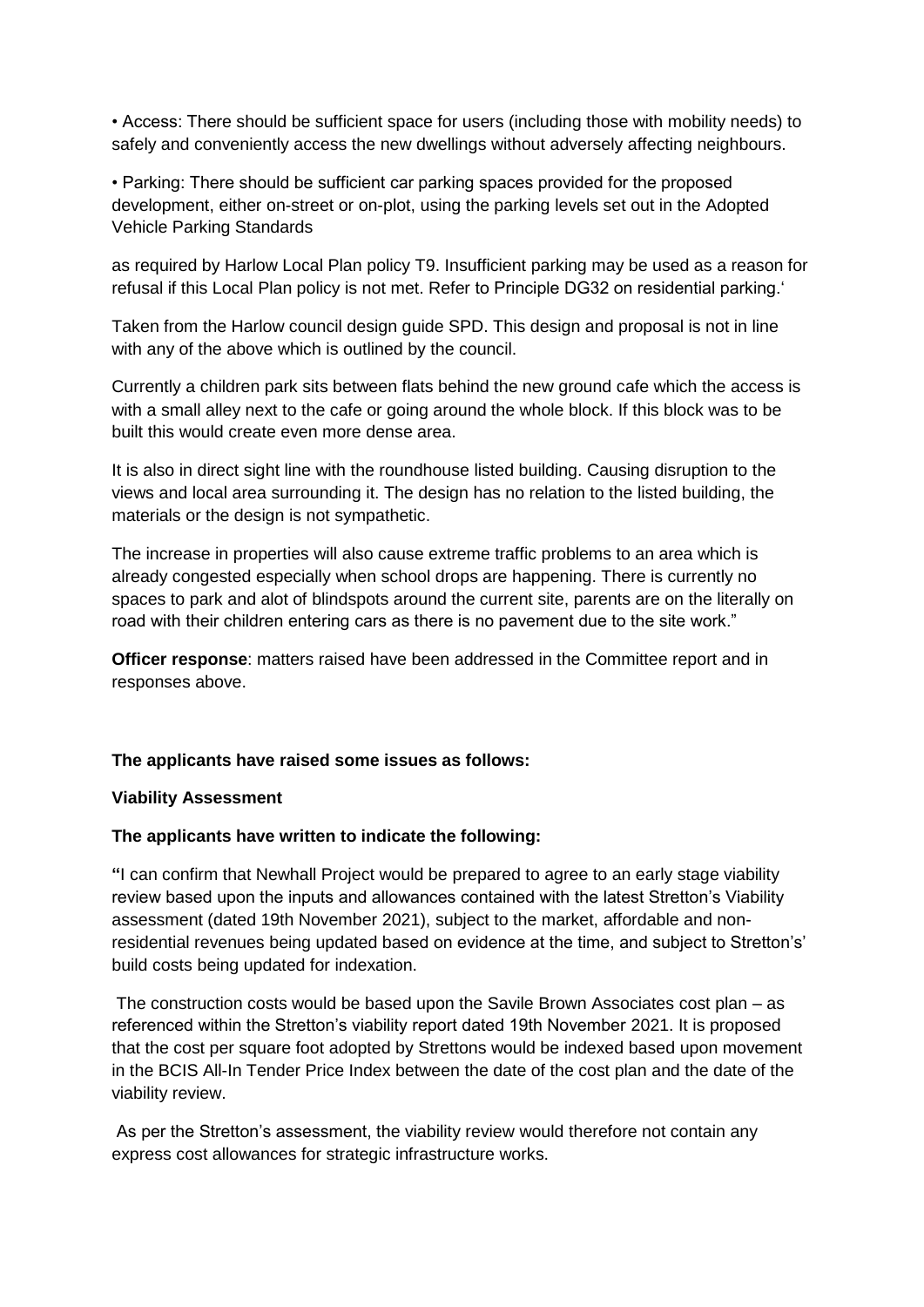This proposal would provide a simple basis for the viability review, whilst also providing the certainty that Newhall Projects require to proceed with the scheme and the Section 106 agreement. Should this be agreed, it would be relatively straight-forward to have a mechanism crystalised within the Section 106 agreement."

# **Officer Response**

Confirmation that the applicants have agreed to the early stage review is welcome. The suggestions regarding how the review will be undertaken will need to be discussed with the Council's viability assessor and will form part of the discussions relating to the drafting of a suitable S106 legal agreement.

**Action:** No change to Committee report or Officer Recommendation.

# **Conditions**

The applicant has made a number of comments regarding the proposed conditions and the following changes are proposed:

## **Condition 17**

17. Prior to first occupation of the proposed development, the Developer shall be responsible for the provision and implementation per dwelling of a Residential Travel Information Pack for sustainable transport, approved by Essex County Council, to include season tickets for use with the relevant local public transport operator. These packs (including tickets) are to be provided by the Developer to each dwelling free of charge.

**Reason: In the interests of reducing the need to travel by car and promoting sustainable development and transport. The above measures are to ensure that this proposal is not contrary to the Highway Authority's Development Management Policies, adopted as County Council Supplementary Guidance in February 2011, and Harlow District Council's Local Development Plan Submission Version 2018.**

Applicant's comment: Please can you amend the trigger to be "Prior to first occupation of the *residential elements of the* proposed development

Officer response: For clarification, the condition applying to residential travel packs applies only to residential occupation. "Dwellings hereby permitted" to be inserted instead of "proposed development". Alter condition to read:

*17. Prior to first occupation of the dwellings hereby permitted, the Developer shall be responsible for the provision and implementation per dwelling of a Residential Travel Information Pack for sustainable transport, approved by Essex County Council, to include season tickets for use with the relevant local public transport operator. These packs (including tickets) are to be provided by the Developer to each dwelling free of charge.*

*Reason: In the interests of reducing the need to travel by car and promoting sustainable development and transport. The above measures are to ensure that this proposal is not contrary to the Highway Authority's Development Management*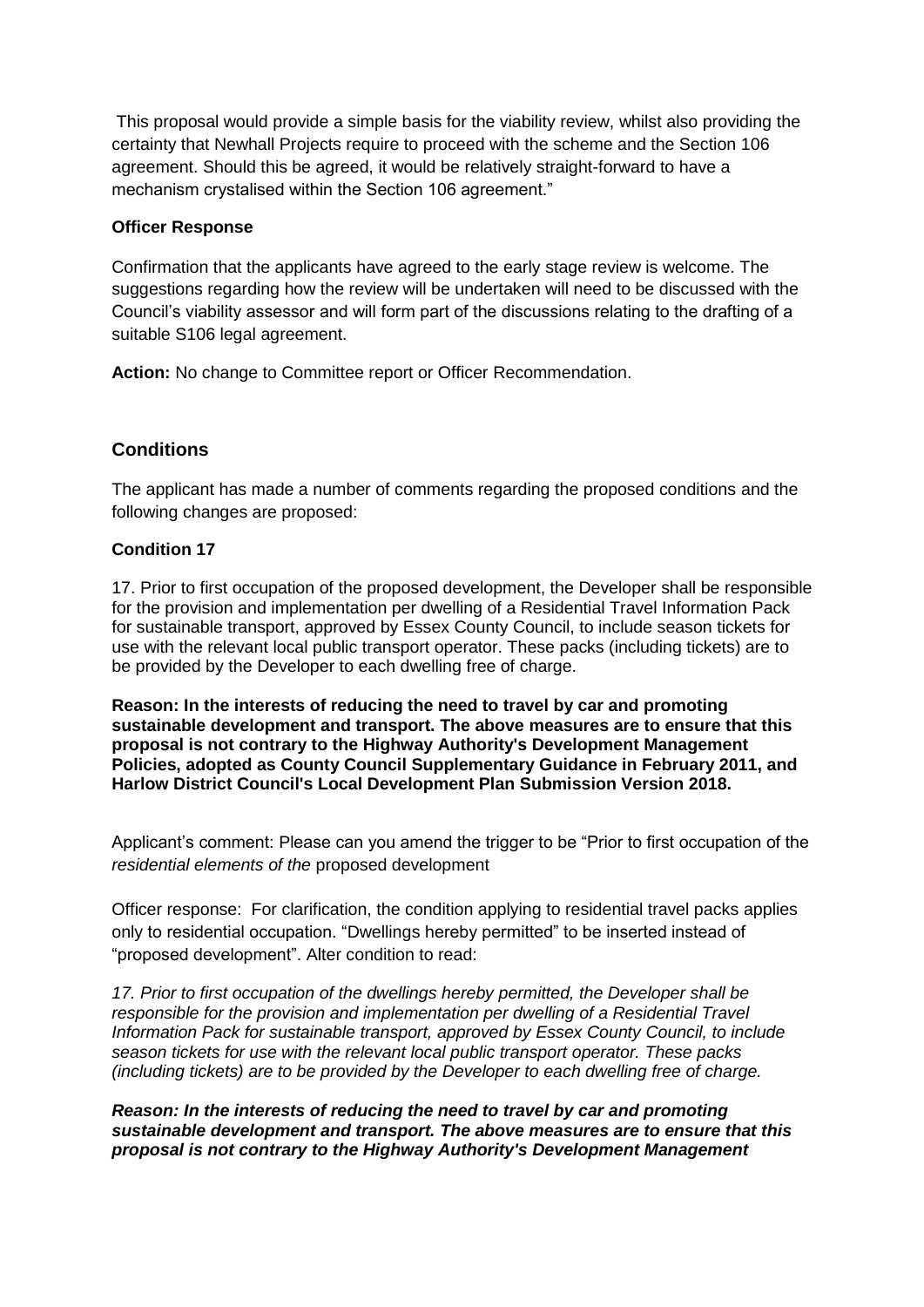## *Policies, adopted as County Council Supplementary Guidance in February 2011, and Harlow District Council's Local Development Plan Submission Version 2018.*

# **Condition 18**

18. No development shall take place until an energy statement which demonstrates a reduction of energy consumption and carbon dioxide emissions together with details of energy performance which exceed the minimum standards required by Building Regulations by a minimum of 19% shall be submitted to and approved in writing by the Local Planning Authority. Evidence of compliance shall be notified to the building control body appointed for the development in the appropriate Application or Notice, to enable the building control body to check compliance.

# **REASON: To ensure that accessible housing is provided in accordance with Policy H5 of the Harlow Local Development Plan (2020).**

Applicant's comments: please can site clearance and site preparation works be excluded from the trigger

Officer's comments: The condition relates to construction only. It is considered that the condition can be amended, as follows:

"*18. No development, with the exception of site clearance and site preparation works (not covered by other conditions), shall take place until an energy statement which demonstrates a reduction of energy consumption and carbon dioxide emissions together with details of energy performance which exceed the minimum standards required by Building Regulations by a minimum of 19% shall be submitted to and approved in writing by the Local Planning Authority. Evidence of compliance shall be notified to the building control body appointed for the development in the appropriate Application or Notice, to enable the building control body to check compliance.*

# *REASON: To ensure that accessible housing is provided in accordance with Policy H5 of the Harlow Local Development Plan (2020)."*

Following further consideration of the materials submitted, there is a need for these to be agreed following the grant of planning permission. Therefore condition 7 should be replaced as follows:

No development shall take place until comprehensive details of all the external materials shall be submitted to and approved in writing by the Local Planning Authority. These details shall include walls, roof, windows, balustrades to roof areas and, doors, and soffits. The submission should include bay studies for key parts of the building with associated descriptions and drawings of construction details. A set of full samples should be referenced and access provided to mock ups of the finish and architectural detailing. Appropriate documents, drawings and photographic records of the final approved configuration should be provided. The development shall thereafter be carried out in accordance with the approved details.